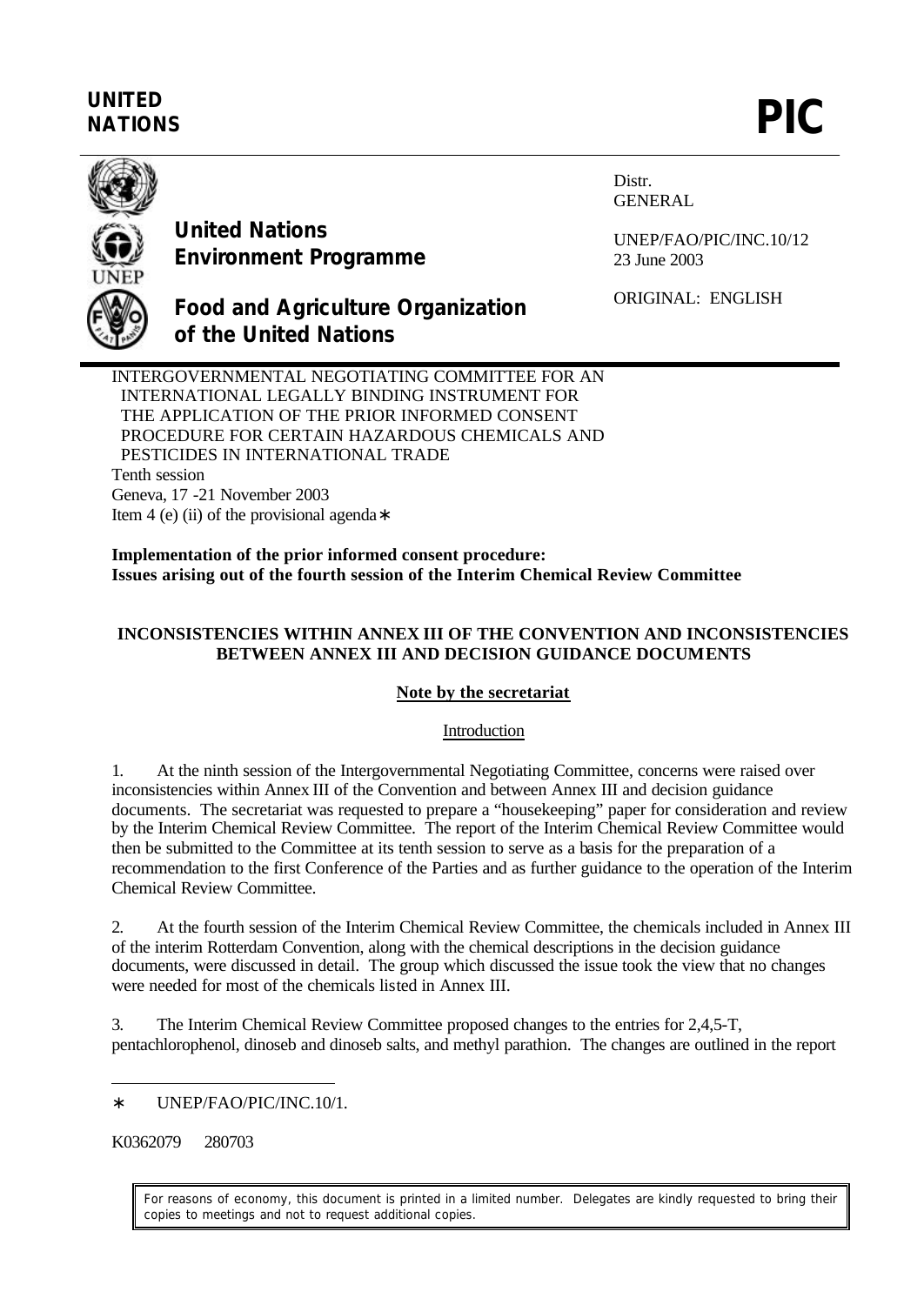## UNEP/FAO/PIC/INC.10/12

of the breakout group, which is reproduced in annex to the present note. The Interim Chemical Review Committee took the view that the exact procedure for accommodating such changes in an appropriately legally manner was best left to the Intergovernmental Negotiating Committee and the Conference of the Parties.

## Possible action by the Intergovernmental Negotiating Committee

4. The Intergovernmental Negotiating Committee is requested to consider the proposed changes to the entries for 2,4,5-T, pentachlorophenol, dinoseb and dinoseb salts, and methyl parathion, and to formulate a recommendation to the Conference of the Parties regarding those changes.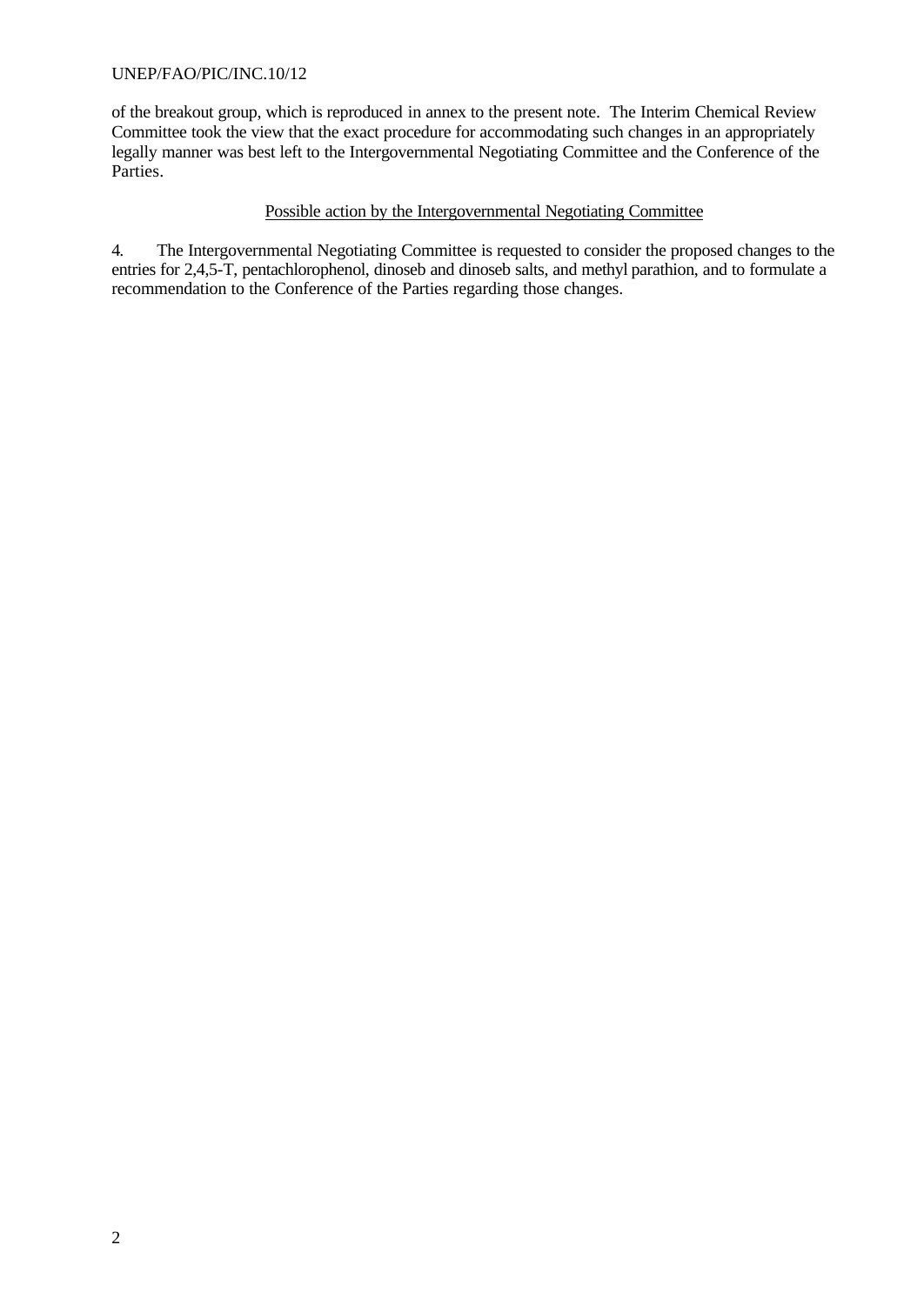#### Annex

## REPORT OF THE BREAK-OUT GROUP ON LISTING OF CHEMICALS WITHIN ANNEX III AND BETWEEN ANNEX III AND DECISION GUIDANCE DOCUMENTS, AS AMENDED AND AGREED BY THE INTERIM CHEMICAL REVIEW COMMITTEE

The break-out group on listing of chemicals within Annex III and between Annex III and decision guidance documents (housekeeping) met on Wednesday 5 March to consider document UNEP/FAO/PIC/ICRC.4/9 and whether there were inconsistencies within Annex III of the Convention and between Annex III and the decision guidance documents that may be sufficiently important to warrant Intergovernmental Negotiating Committee and Conference of the Parties action.

The break-out group was of the view that for the majority of chemicals listed in Annex III, no housekeeping action was necessary. It was noted that there were a number of minor amendments that could be made to clean up the decision guidance documents, in particular by better correlating CAS numbers with the intended scope of the listing. However, because these minor inconsistencies were not understood to have any substantive impact on the implementation of the PIC procedure, the break-out group did not propose housekeeping changes in these cases.

The break-out group noted that, although it might have been the intent of the original expert group to list the severely hazardous pesticide formulations monocrotophos, methamidophos and phosphamidon with the term "that equal or exceed XXX g active ingredient/l", they were instead listed as "that exceed XXX g active ingredient/l". However, the break-out group noted that in these cases the decision guidance document and the listing in Annex III are fully consistent with one another. The break-out group was of the view that, rather than the Interim Chemical Review Committee proposing housekeeping steps for these formulations, it may be more appropriate to keep the Annex III listing of decision guidance document as is, and for Parties to propose other formulations of these pesticides under the procedures of Article 6 in the event they are experiencing problems with them.

On the basis of the presentation by the co-chairs and the ensuing discussion, the Interim Chemical Review Committee agreed to make the following recommendations to the Intergovernmental Negotiating Committee:

#### General Statement

A number of the following recommendations suggest that the Intergovernmental Negotiating Committee should recommend amendments to the entries for chemicals in Annex III. An alternative approach could be the use of a footnote in Annex III clarifying the scope of the entry in Annex III or other appropriate legally sufficient mechanism. In this event it may be necessary to review the decision guidance document titles for consistency.

#### 2,4,5-T

The Interim Chemical Review Committee, in reviewing the documentation before it, understood that the intent of the decision guidance document, and consequently the listing of 2,4,5-T in Annex III, was to cover 2,4,5-T and all of its salts and esters.

## The Interim Chemical Review Committee recommends that:

(a) The Intergovernmental Negotiating Committee recommend to the Conference of the Parties that the entry in Annex III for 2,4,5-T be amended to read "2,4,5-T and its salts and esters"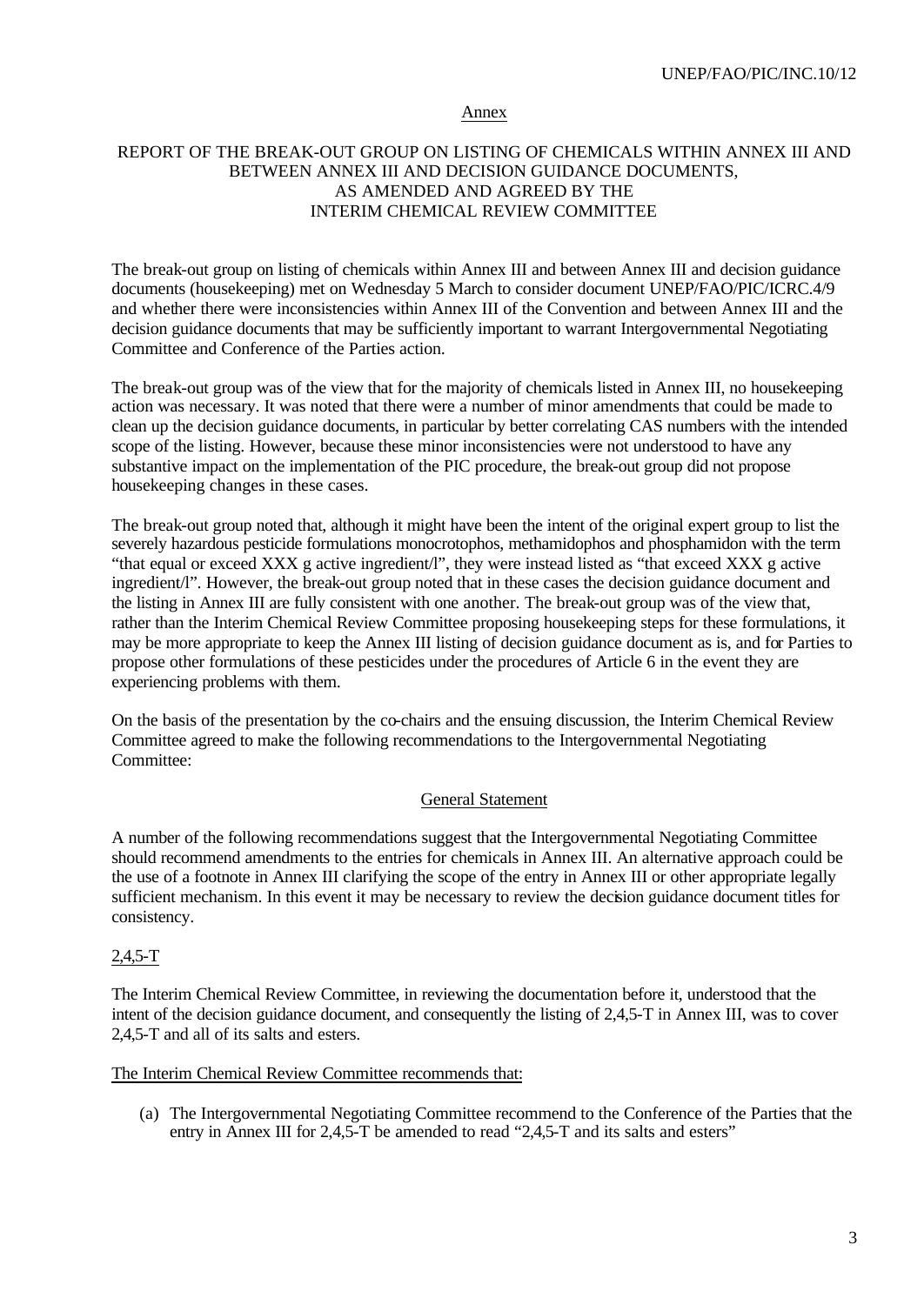#### UNEP/FAO/PIC/INC.10/12

- (b) The Intergovernmental Negotiating Committee recommend to the Conference of the Parties that section 1.1 of the decision guidance document for 2,4,5-T be amended to read "2,4,5-T and its salts and esters"
- (c) During the voluntary procedure that the listing for 2,4,5-T be interpreted to include the salts and esters of 2,4,5-T.

#### Pentachlorophenol

The Interim Chemical Review Committee, in reviewing the documentation before it, understood that the intent of the decision guidance document, and consequently the listing of pentachlorophenol in Annex III, was to cover pentachlorophenol and all of its salts and esters.

#### The Interim Chemical Review Committee recommends that:

- (a) The Intergovernmental Negotiating Committee recommend to the Conference of the Parties that the entry in Annex III for pentachlorophenol be amended to read "Pentachlorophenol and its salts and esters"
- (b) The Intergovernmental Negotiating Committee recommend to the Conference of the Parties that section 1.1 of the decision guidance document for pentachlorophenol be amended to read "Pentachlorophenol and its salts and esters"
- (c) During the voluntary procedure that the listing for pentachlorophenol be interpreted to include the salts and esters of pentachlorophenol.

#### Dinoseb and dinoseb salts

The Interim Chemical Review Committee, in reviewing the documentation before it, understood that the intent of the decision guidance document, and consequently the listing of dinoseb and dinoseb salts in Annex III, was to cover dinoseb and all of its salts and esters.

#### The Interim Chemical Review Committee recommends that:

- (a) The Intergovernmental Negotiating Committee recommend to the Conference of the Parties that the entry in Annex III for dinoseb and dinoseb salts be amended to read "Dinoseb and its salts and esters"
- (b) That the title of the decision guidance document be amended to read "Dinoseb".
- (c) The Intergovernmental Negotiating Committee recommend to the Conference of the Parties that section 1.1 of the decision guidance document for dinoseb and dinoseb salts be amended to read "Dinoseb and its salts and esters"
- (d) During the voluntary procedure that the listing for dinoseb and dinoseb salts be interpreted to include the salts and esters of dinoseb.

Methyl parathion (emulsifiable concentrates (EC) with 19.5%, 40%, 50%, 60% active ingredient and dusts containing 1.5%, 2% and 3% active ingredient)

#### The Interim Chemical Review Committee recommends that:

(a) The Intergovernmental Negotiating Committee recommend to the Conference of the Parties that the entry in Annex III for methyl parathion (emulsifiable concentrates (EC) with 19.5%, 40%, 50%, 60% active ingredient and dusts containing 1.5%, 2% and 3% active ingredient) be amended to read